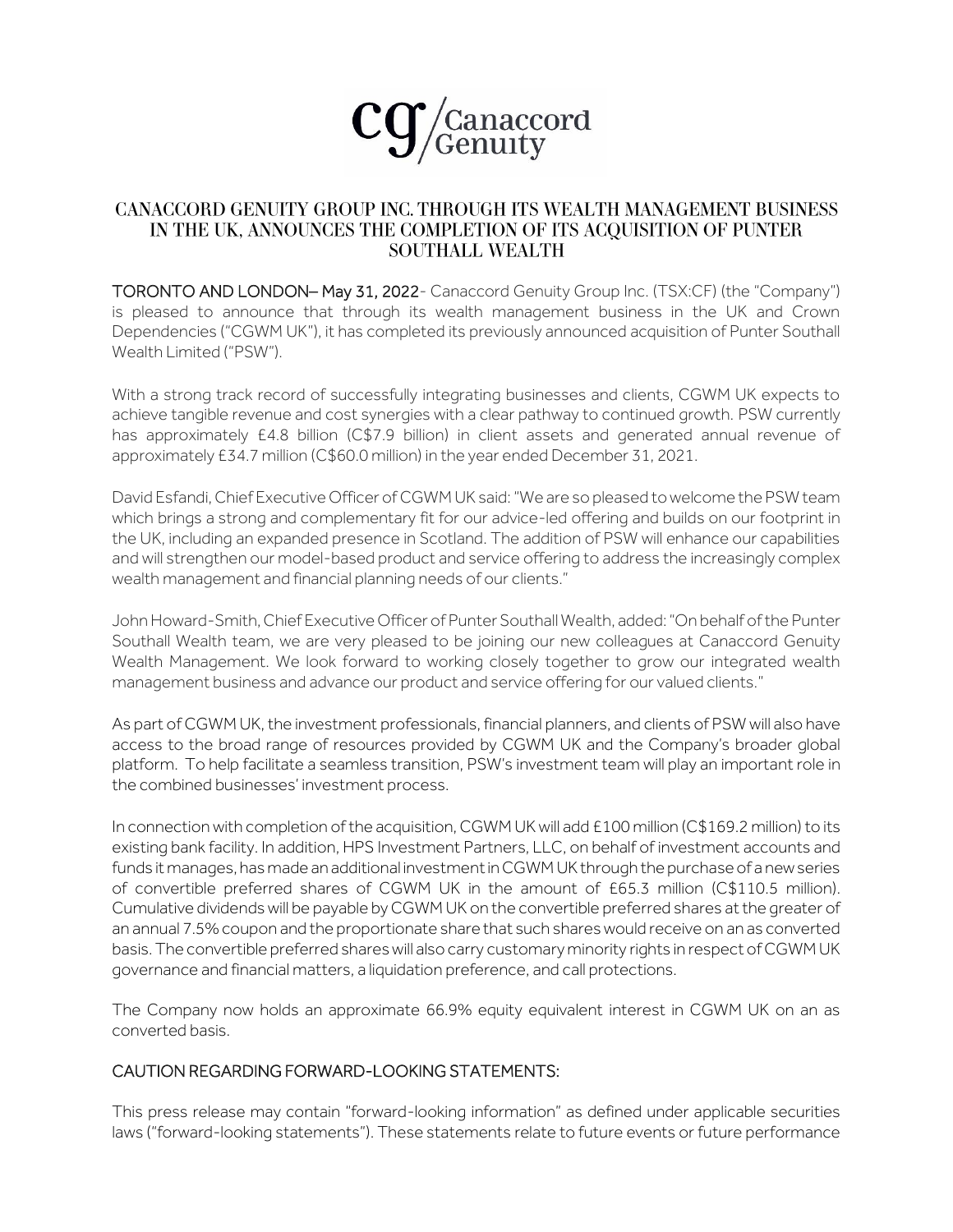and reflect management's expectations, beliefs, plans, estimates, intentions and similar statements concerning anticipated future events, results, circumstances, performance or expectations that are not historical facts, including business and economic conditions and Canaccord Genuity Group's growth, results of operations, performance and business prospects and opportunities. Such forwardlooking statements reflect management's current beliefs and are based on information currently available to management. In some cases, forward-looking statements can be identified by terminology such as "may", "will", "should", "expect", "plan", "anticipate", "believe", "estimate", "predict", "potential", "continue", "target", "intend", "could" or the negative of these terms or other comparable terminology. By their very nature, forward-looking statements involve inherent risks and uncertainties, both general and specific, and a number of factors could cause actual events or results to differ materially from the results discussed in the forward-looking statements. In evaluating these statements, readers should specifically consider various factors that may cause actual results to differ materially from any forwardlooking statement. These factors include, but are not limited `to, market and general economic conditions, the nature of the financial services industry and the risks and uncertainties discussed from time to time in the Company's interim condensed and annual consolidated financial statements, its annual report and its annual information form ("AIF") filed on www.sedar.com as well as the factors discussed in the sections entitled "Risk Management" and "Risk Factors" in the AIF, which include market, liquidity, credit, operational, legal and regulatory risks. Material factors or assumptions that were used by the Company to develop the forward-looking statements contained in this press release include, but are not limited to, those set out in its annual and quarterly MD&As and those discussed from time to time in the Company's interim condensed and annual consolidated financial statements, its annual report and its AIF filed on www.sedar.com. The preceding list is not exhaustive of all possible risk factors that may influence actual results. Readers are cautioned that the preceding list of material factors or assumptions is not exhaustive.

Although the forward-looking statements contained in this press release are based upon assumptions that management believes are reasonable, there can be no assurance that actual results will be consistent with these forward-looking statements. The forward-looking statements contained in this press release are made as of the date of this press release and should not be relied upon as representing the Company's views as of any date subsequent to the date of this press release. Except as may be required by applicable law, the Company does not undertake, and specifically disclaims, any obligation to update or revise any forward-looking statements, whether as a result of new information, further developments or otherwise.

## ABOUT CANACCORD GENUITY GROUP INC.

Through its principal subsidiaries, Canaccord Genuity Group Inc. (the "Company") is a leading independent, full-service financial services firm, with operations in two principal segments of the securities industry: wealth management and capital markets. Since its establishment in 1950, the Company has been driven by an unwavering commitment to building lasting client relationships. We achieve this by generating value for our individual, institutional and corporate clients through comprehensive investment solutions, brokerage services and investment banking services. The Company has wealth management offices located in Canada, the UK, Guernsey, Jersey, the Isle of Man and Australia. The Company's international capital markets division operates in North America, UK & Europe, Asia, Australia and the Middle East.

Canaccord Genuity Group Inc. is publicly traded under the symbol CF on the TSX.

# ABOUT CANACCORD GENUITY WEALTH MANAGEMENT